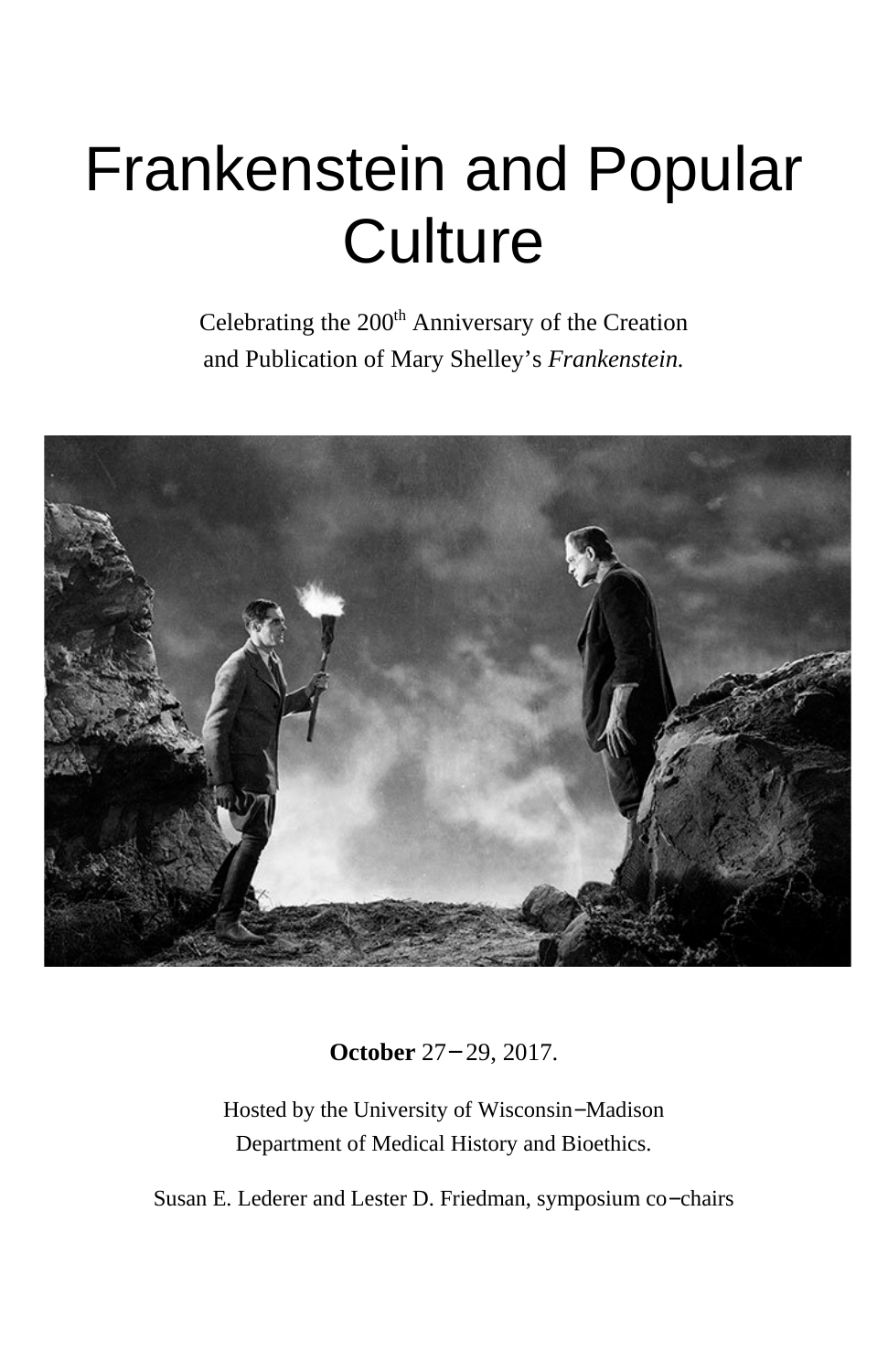# **FRIDAY, OCTOBER 27**



**7:15 PM Welcome and Opening Remarks**

**7:30 PM Film Screening** *The Bride of Frankenstein* (1935)

**Post-Screening Discussion**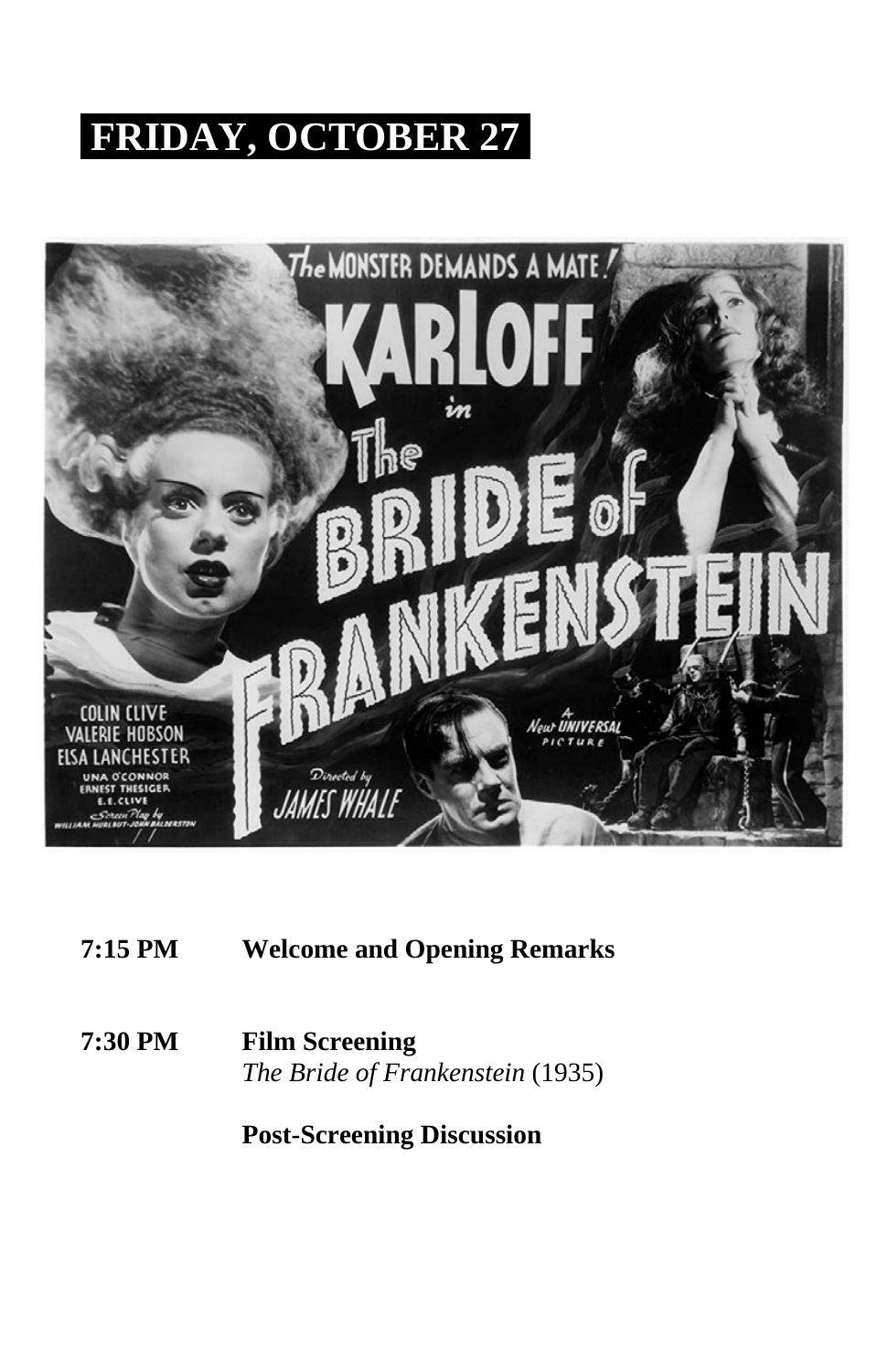# **SATURDAY, OCTOBER 28**

# **9:00 AM – 9:30 AM Breakfast**

Union South, see "Today in the Union" for specific location

**9:30 AM** – **10:30 AM Session One** *I am fearless and therefore powerful* : Monster Theory

Chair: Jenell Johnson, University of Wisconsin-Madison

Stephen Asma, Columbia College Chicago, "Hybridity and Imagination: the culture and cognition of gods and monsters."

Catherine Belling, Northwestern University Feinberg School of Medicine, "Frankenstein among the Aliens: Circular Creation and a Posthuman Prometheus."

#### **10:30 AM – 11:00 AM Break**

### **11:00 AM – 12:00 PM Session Two**

*We are fashioned creatures, but half made up* : Film

Chair: Brent Notbohm, University of Wisconsin-Superior

Barry Grant, Brock University, St. Catharine's Ontario, "'Just a Few Stitches -- and Look': Popular Film as Frankenstein"

Susan Lederer, University of Wisconsin School of Medicine and Public Health, "Dr. Frankenstein, I Presume: Medicine and the Monster in Film."

### **12:00 PM – 1:00 PM Lunch**

Please note that lunches are provided for registered participants; Union South offers a variety of food options for local visitors.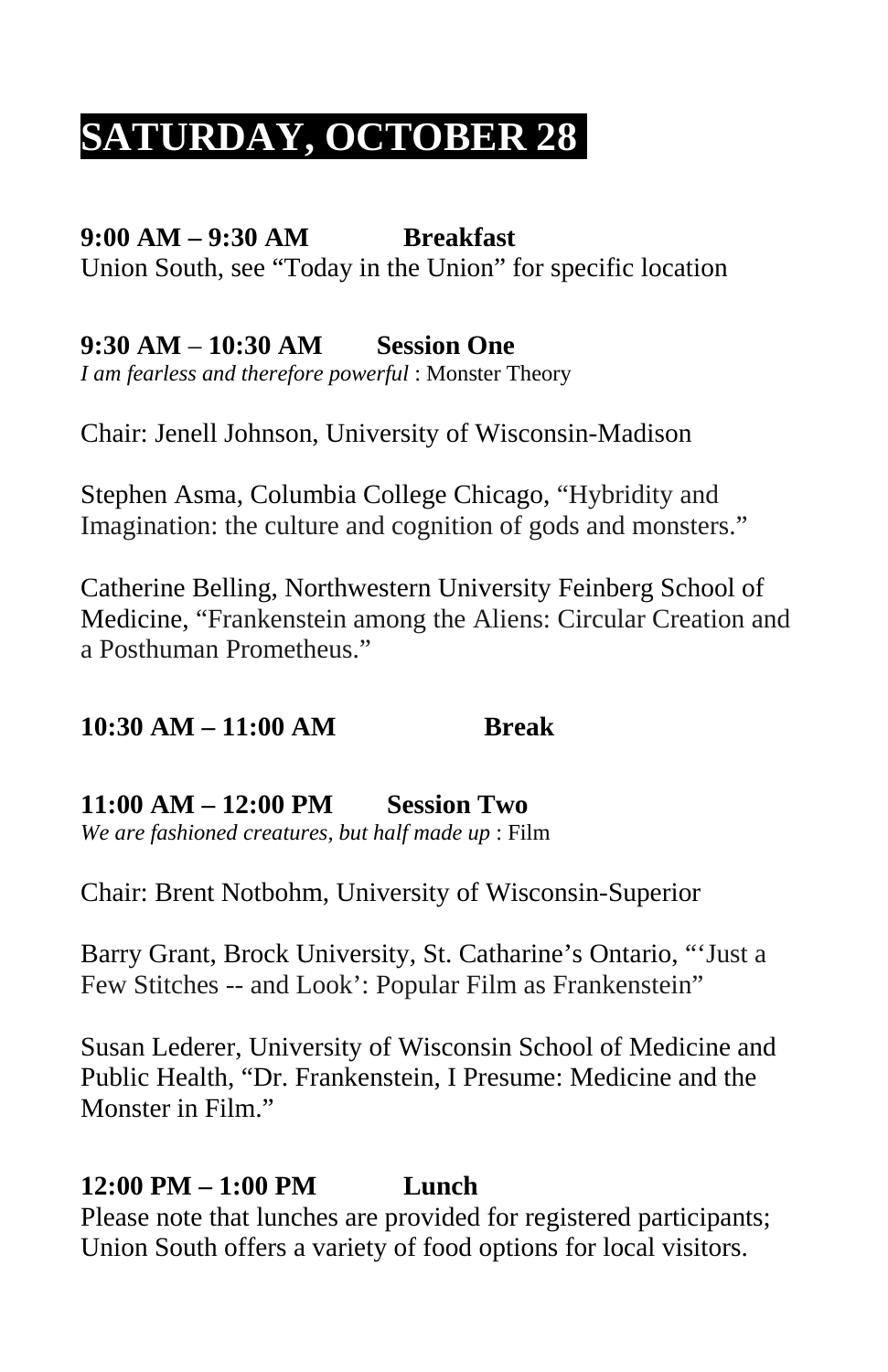# **SATURDAY, OCTOBER 28**

#### **1:00 PM – 2:00 PM Session Three**

*How Dare you sport thus with life* : History of Science and Bioethics

Chair: Nicole Nelson, University of Wisconsin-Madison

Paul Root Wolpe, Emory University, "Frankenstein and the Golem: Two models of aesthetics and creation for modern biotechnology"

Allison Kavey, CUNY John Jay College of Criminal Justice and the CUNY Graduate Center, "'The inestimable benefit which I shall confer on all mankind to the last generation': The contest over the means and motivating for making natural knowledge in Frankenstein."

### **2:00 PM – 2:30 PM Break**

#### **2:30 PM** – **3:30 PM Session Four**

*I ought to be thy Adam, but I am rather the fallen angel* : Disability

Chair: Lester D. Friedman, Hobart and Smith College

Mark Mossman, Western Illinois University, "Atypical Bodies, Personal Narrative, and the Nation: Physical Difference in Mary Shelley's *Frankenstein"*

Angela Smith, University of Utah, "Walk this Way: Frankenstein's Monster, Zombies, and Disability Simulation."

#### **3:30 PM – 4:00 PM Break/Snacks/Drinks**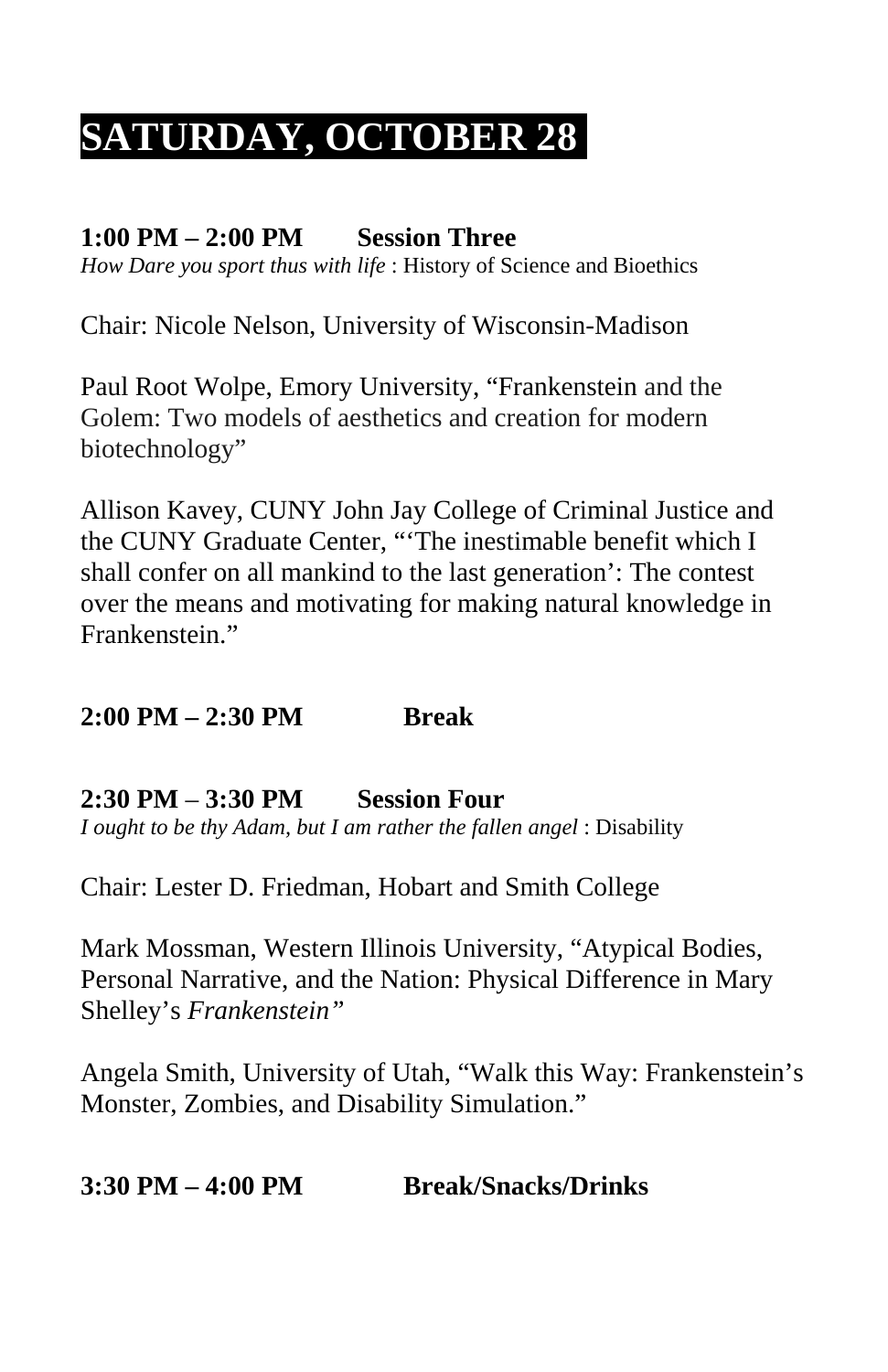# **SATURDAY, OCTOBER 28**

#### **4:00 PM – 5:00 PM Session Five**

*If I cannot Inspire love, I will cause fear* : Theater

Chair: Travis Weisse, University of Wisconsin-Madison

Tess Jones, University of Colorado Medical School, "'What was I?': Human Experimentation in Shelley's *Frankenstein* and Buchner's *Woyzeck*"

Matthew Buckley, Rutgers University, ""It lives! It lives!": Gaslight, Neo-Gothic Melodrama, and Frankenstein's Popular Cultural Birth"

## **5:00 PM – 6:00 PM Free Time**

#### **6:00 PM – 7:00 PM Dinner** Steenbock's on Orchard, Discovery Building

**7:30 PM Lecture**

Union South Lester D. Friedman, Hobart and Smith College, "Creature Features: Frankensteins on Film"